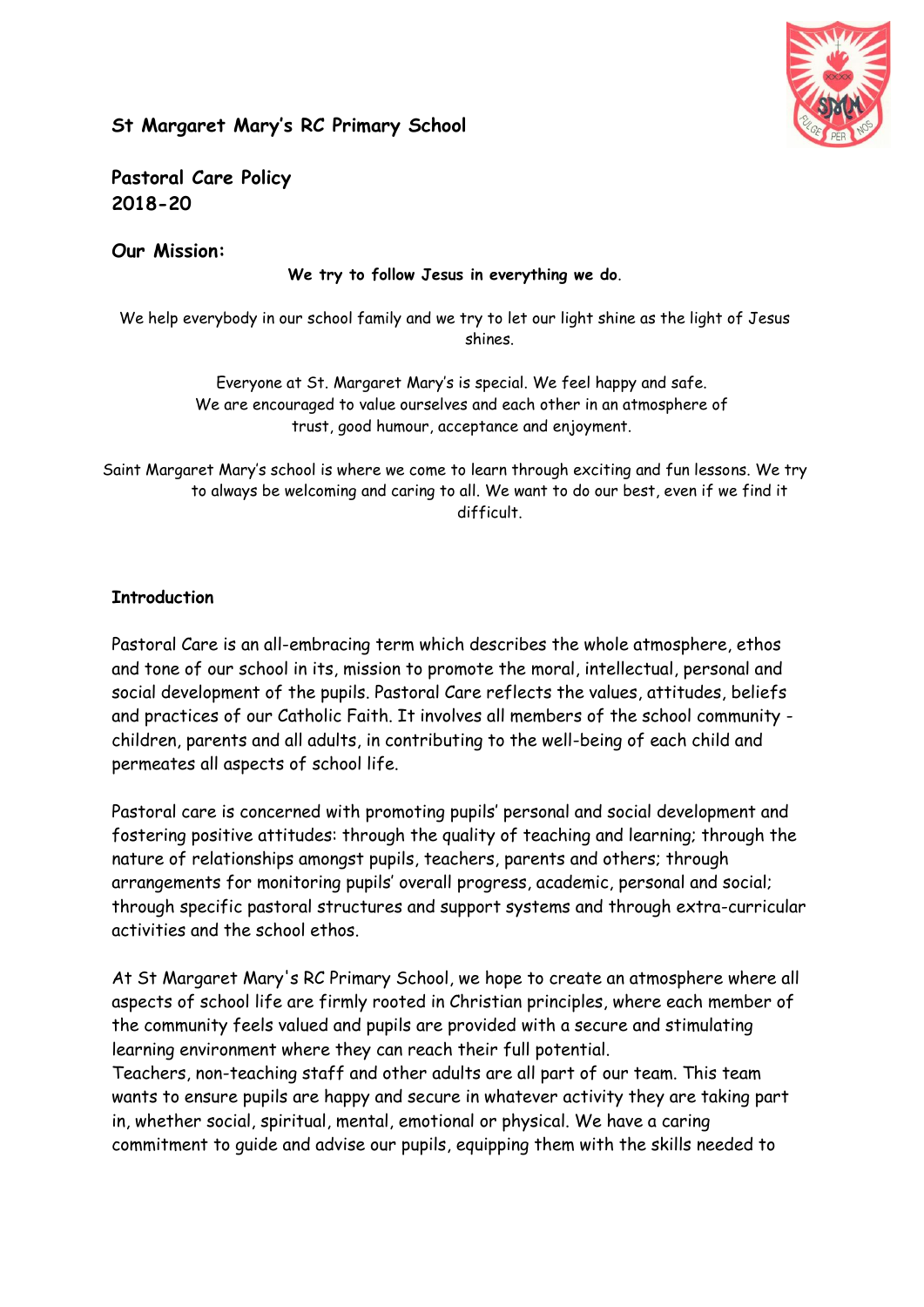face the outside world. Teachers and nonteaching staff are encouraged to approach the care of our children in a positive way.

### **Aims**

Pastoral care in St Margaret Mary's RC Primary School encompasses and permeates the whole life and work of the school in which:

- all the pupils and all the staff feel valued as individuals, feel safe and secure and are encouraged to develop their gifts and talents.
- the staff work well together, as an effective team keeping the pupils' interests and welfare as their main focus.
- there are good relationships between teachers and pupils and among pupils within and outside the classroom.
- the pupils are secure and are protected from emotional and physical harm.
- the pupils' opinions are valued and their worries and concerns are dealt with sympathetically and appropriately.
- the self-esteem of the pupils are promoted and they have opportunities to develop independence of thought and expression.
- the pupils are taught to work with their peers and to value and respect the opinions of others.
- our parents are closely involved in and knowledgeable about the life and work of the school.
- the school has clear lines of communication and good, flexible relationships with relevant external advice and support agencies, e.g. CAMHs, School Medical services, social services, police, etc.
- the school strives to promote and sustain good and high standards of behaviour a discipline which reflect an appropriate balance between rewards and sanctions. Disciplinary procedures are implemented consistently by all staff in a fair and positive manner.

# **Responsibility**

While the Board of Governors, Headteacher and senior management have primary responsibility for the arrangements that promote and ensure the care and welfare of pupils and staff, it is obvious that pastoral care in the school is also a shared responsibility, involving the whole staff in co-operation with parents and pupils and others.

All members of staff have the support of the principal in matters of pastoral care and also have access to external support agencies.

# **Main Components of Pastoral Care in the School**

Some of the principal features and components of pastoral care provision and practice in the school are set out under the following headings.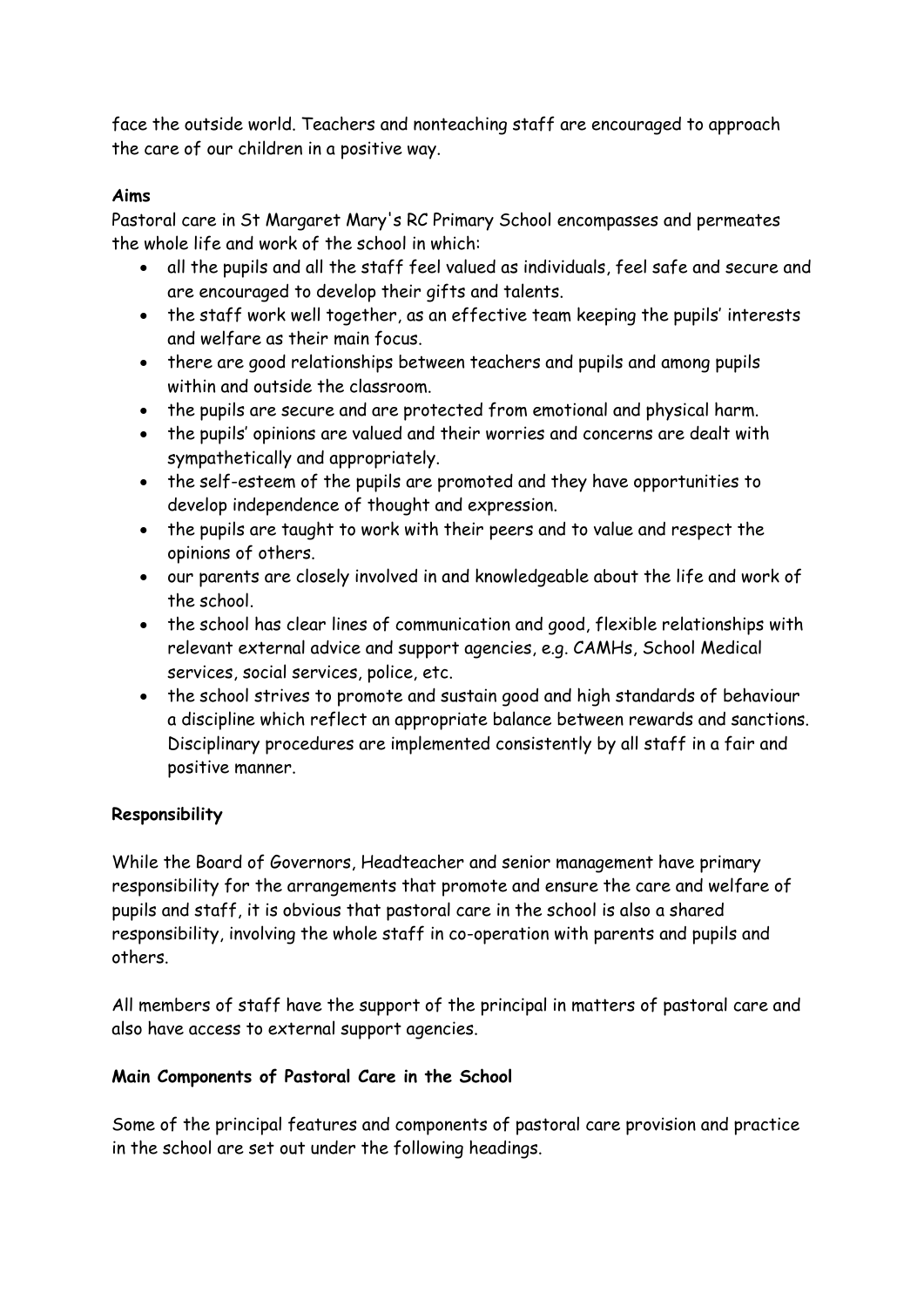## 1. School Leadership.

The significance of the quality and effectiveness of the leadership of the head teacher and senior management in striving to create a caring, happy and secure environment, where every individual is treated with dignity and respect, whilst being given the opportunity to develop their gifts and talents is fully recognised and acknowledged by the Board of Governors of the school.

# 2. Staff Welfare and Development.

It is widely recognised in the world of work that care of staff is vital to ensure that stress and low morale do not jeopardise the success and prosperity of school life. In schools, high pupil morale and expectations are difficult to establish and sustain without high teacher morale and expectations. At school level the promotion and development of staff welfare and development is an obvious responsibility of the Board of Governors, Headteacher and senior management but it is also the mutual responsibility of all colleagues in school.

It is also recognised that some of the sources of stress and low morale in schools (as in other organisations) often lie outside the influence of the schools themselves.

## 3. Child Protection Procedures

This component of pastoral care refers to school's policies that aim to protect the children from physical and emotional harm, from neglect and from any form of abuse. It also deals with the need for the school to ensure that the curriculum includes a programme for pupils on self-protection.

#### 4. The Teaching and Learning Environment

Teachers strive to create and maintain a positive classroom climate: A quiet, calm relaxed attitude combined with fairness and a sense of purpose: a demonstration interest in and knowledge of the pupils individually and mutual respect, the pupil recognising the personal qualities, knowledge and skills of the teachers and the teachers being sensitive to the needs of the pupils and respecting their contributions.

This feature of pastoral care refers to the harmonious relations which are striven for nurtured and developed in the school between teachers and pupils and among the pupils within and outside the classroom. It encompasses mutual respect, tolerance, the approachability of teachers, the growth of pupils, and the expectations that each bring to the school situation. Pupils have a sense of security and are free from emotional and physical harm. Teachers are fair, consistent and compassionate in their approaches to discipline.

# 5. Personal Safety

We will encourage children to be responsible for their own personal safety and help them to acquire skills to be able to do this so that they will be able to make the correct decisions and know where to get help if or when they are confronted with danger. The whole school community will be aware of the role of the designated teacher. They will also be aware of the staff members responsible for First Aid and what the procedures